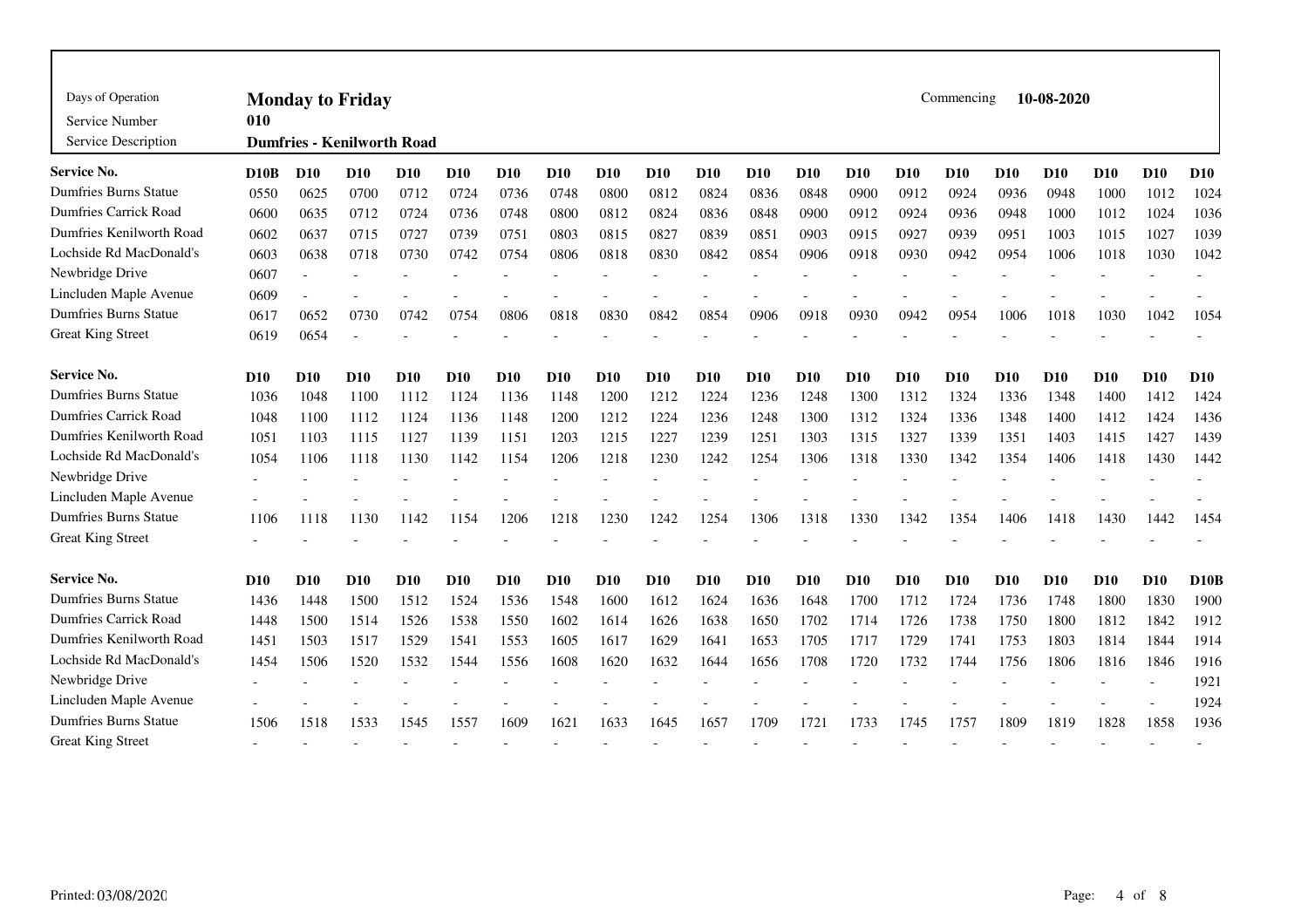| Days of Operation<br>Service Number<br>Service Description | <b>Monday to Friday</b><br>010<br><b>Dumfries - Kenilworth Road</b> |             |             |                          |  |  |
|------------------------------------------------------------|---------------------------------------------------------------------|-------------|-------------|--------------------------|--|--|
| <b>Service No.</b>                                         | D10B                                                                | <b>D10B</b> | <b>D10B</b> | D10B                     |  |  |
| Dumfries Burns Statue                                      | 1945                                                                | 2030        | 2115        | 2200                     |  |  |
| Dumfries Carrick Road                                      | 1957                                                                | 2042        | 2125        | 2210                     |  |  |
| Dumfries Kenilworth Road                                   | 1959                                                                | 2044        | 2127        | 2212                     |  |  |
| Lochside Rd MacDonald's                                    | 2001                                                                | 2046        | 2128        | 2213                     |  |  |
| Newbridge Drive                                            | 2006                                                                | 2051        | 2133        | 2217                     |  |  |
| Lincluden Maple Avenue                                     | 2009                                                                | 2054        | 2136        | 2219                     |  |  |
| <b>Dumfries Burns Statue</b>                               | 2021                                                                | 2106        | 2148        | 2229                     |  |  |
| <b>Great King Street</b>                                   |                                                                     |             |             | $\overline{\phantom{a}}$ |  |  |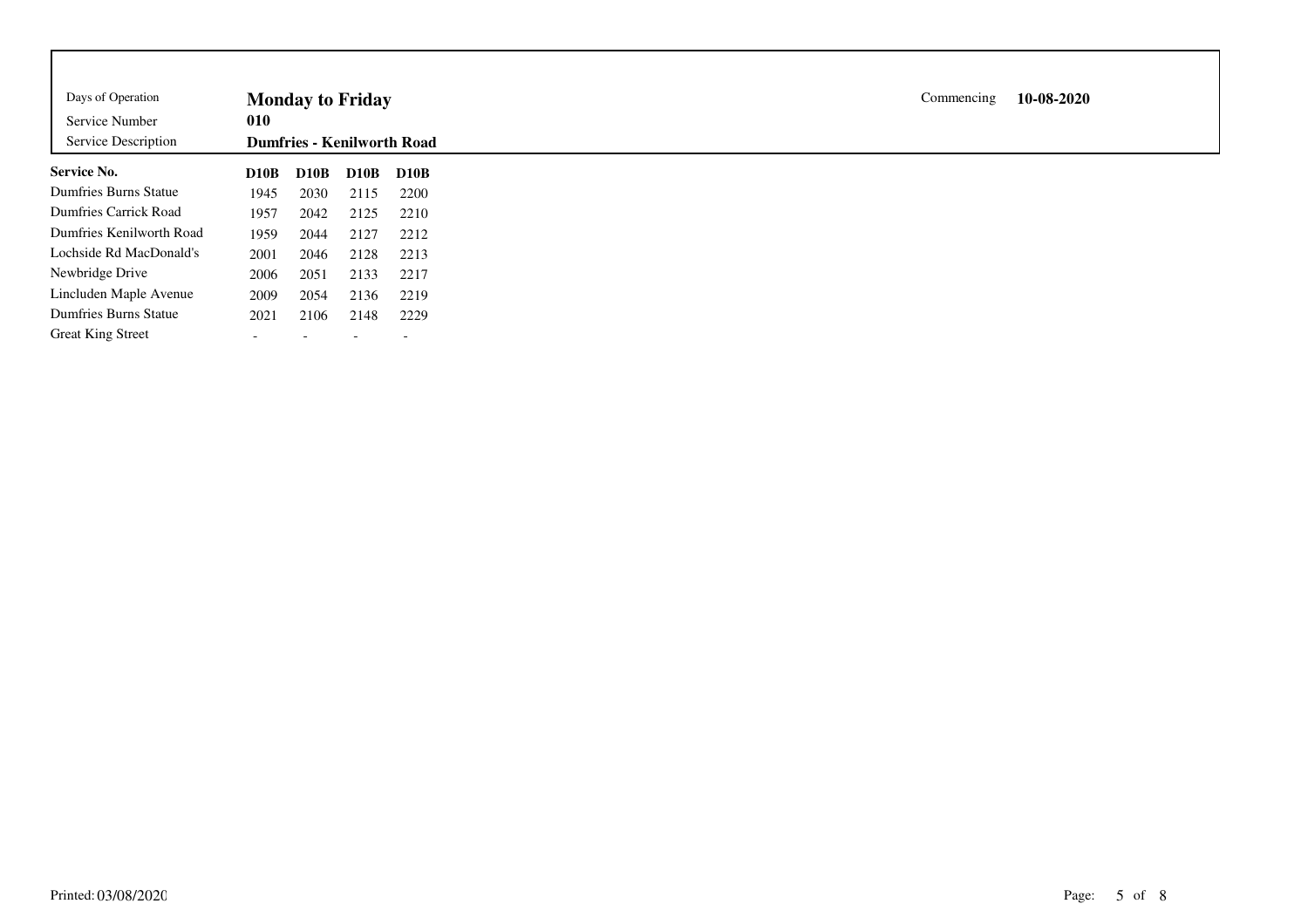| Days of Operation<br>Service Number<br>Service Description | 010             | Commencing<br>10-08-2020<br><b>Saturday</b><br><b>Dumfries - Kenilworth Road</b> |            |                 |            |            |            |                 |            |            |            |            |            |            |            |                 |            |                   |            |            |
|------------------------------------------------------------|-----------------|----------------------------------------------------------------------------------|------------|-----------------|------------|------------|------------|-----------------|------------|------------|------------|------------|------------|------------|------------|-----------------|------------|-------------------|------------|------------|
| Service No.                                                | D10B            | <b>D10</b>                                                                       | <b>D10</b> | <b>D10</b>      | <b>D10</b> | <b>D10</b> | <b>D10</b> | D <sub>10</sub> | <b>D10</b> | <b>D10</b> | <b>D10</b> | <b>D10</b> | <b>D10</b> | <b>D10</b> | <b>D10</b> | <b>D10</b>      | <b>D10</b> | <b>D10</b>        | <b>D10</b> | <b>D10</b> |
| Dumfries Burns Statue                                      | 0610            | 0700                                                                             | 0730       | 0745            | 0800       | 0815       | 0830       | 0845            | 0900       | 0912       | 0924       | 0936       | 0948       | 1000       | 1012       | 1024            | 1036       | 1048              | 1100       | 1112       |
| <b>Dumfries Carrick Road</b>                               | 0620            | 0712                                                                             | 0742       | 0757            | 0812       | 0827       | 0842       | 0857            | 0912       | 0924       | 0936       | 0948       | 1000       | 1012       | 1024       | 1036            | 1048       | 1100              | 1112       | 1124       |
| Dumfries Kenilworth Road                                   | 0622            | 0714                                                                             | 0744       | 0759            | 0814       | 0829       | 0844       | 0900            | 0915       | 0927       | 0939       | 0951       | 1003       | 1015       | 1027       | 1039            | 1051       | 1103              | 1115       | 1127       |
| Lochside Rd MacDonald's                                    | 0623            | 0716                                                                             | 0746       | 0801            | 0816       | 0831       | 0846       | 0903            | 0918       | 0930       | 0942       | 0954       | 1006       | 1018       | 1030       | 1042            | 1054       | 1106              | 1118       | 1130       |
| Newbridge Drive                                            | 0627            |                                                                                  |            |                 |            |            |            |                 |            |            |            |            |            |            |            |                 |            |                   |            |            |
| Lincluden Maple Avenue                                     | 0629            |                                                                                  |            |                 |            |            |            |                 |            |            |            |            |            |            |            |                 |            |                   |            |            |
| <b>Dumfries Burns Statue</b>                               | 0637            | 0728                                                                             | 0758       | 0813            | 0828       | 0843       | 0858       | 0915            | 0930       | 0942       | 0954       | 1006       | 1018       | 1030       | 1042       | 1054            | 1106       | 1118              | 1130       | 1142       |
| <b>Great King Street</b>                                   | 0639            |                                                                                  |            |                 |            |            |            |                 |            |            |            |            |            |            |            |                 |            |                   |            |            |
| <b>Service No.</b>                                         | D <sub>10</sub> | D <sub>10</sub>                                                                  | <b>D10</b> | D <sub>10</sub> | <b>D10</b> | <b>D10</b> | <b>D10</b> | <b>D10</b>      | <b>D10</b> | <b>D10</b> | <b>D10</b> | <b>D10</b> | <b>D10</b> | <b>D10</b> | <b>D10</b> | D <sub>10</sub> | <b>D10</b> | <b>D10</b>        | <b>D10</b> | <b>D10</b> |
| <b>Dumfries Burns Statue</b>                               | 1124            | 1136                                                                             | 1148       | 1200            | 1212       | 1224       | 1236       | 1248            | 1300       | 1312       | 1324       | 1336       | 1348       | 1400       | 1412       | 1424            | 1436       | 1448              | 1500       | 1512       |
| <b>Dumfries Carrick Road</b>                               | 1136            | 1148                                                                             | 1200       | 1212            | 1224       | 1236       | 1248       | 1300            | 1312       | 1324       | 1336       | 1348       | 1400       | 1412       | 1424       | 1436            | 1448       | 1500              | 1512       | 1524       |
| Dumfries Kenilworth Road                                   | 1139            | 1151                                                                             | 1203       | 1215            | 1227       | 1239       | 1251       | 1303            | 1315       | 1327       | 1339       | 1351       | 1403       | 1415       | 1427       | 1439            | 1451       | 1503              | 1515       | 1527       |
| Lochside Rd MacDonald's                                    | 1142            | 1154                                                                             | 1206       | 1218            | 1230       | 1242       | 1254       | 1306            | 1318       | 1330       | 1342       | 1354       | 1406       | 1418       | 1430       | 1442            | 1454       | 1506              | 1518       | 1530       |
| Newbridge Drive                                            |                 |                                                                                  |            |                 |            |            |            |                 |            |            |            |            |            |            |            |                 |            |                   |            |            |
| Lincluden Maple Avenue                                     |                 |                                                                                  |            |                 |            |            |            |                 |            |            |            |            |            |            |            |                 |            |                   |            |            |
| <b>Dumfries Burns Statue</b>                               | 1154            | 1206                                                                             | 1218       | 1230            | 1242       | 1254       | 1306       | 1318            | 1330       | 1342       | 1354       | 1406       | 1418       | 1430       | 1442       | 1454            | 1506       | 1518              | 1530       | 1542       |
| <b>Great King Street</b>                                   |                 |                                                                                  |            |                 |            |            |            |                 |            |            |            |            |            |            |            |                 |            |                   |            |            |
| <b>Service No.</b>                                         | D10             | <b>D10</b>                                                                       | <b>D10</b> | <b>D10</b>      | <b>D10</b> | <b>D10</b> | <b>D10</b> | <b>D10</b>      | <b>D10</b> | <b>D10</b> | <b>D10</b> | <b>D10</b> | <b>D10</b> | <b>D10</b> | D10B       | <b>D10B</b>     | D10B       | D <sub>10</sub> B | D10B       |            |
| <b>Dumfries Burns Statue</b>                               | 1524            | 1536                                                                             | 1548       | 1600            | 1612       | 1624       | 1636       | 1648            | 1700       | 1712       | 1724       | 1740       | 1800       | 1830       | 1900       | 1945            | 2030       | 2115              | 2200       |            |
| <b>Dumfries Carrick Road</b>                               | 1536            | 1548                                                                             | 1600       | 1612            | 1624       | 1636       | 1648       | 1700            | 1712       | 1724       | 1736       | 1752       | 1812       | 1842       | 1912       | 1957            | 2042       | 2125              | 2210       |            |
| Dumfries Kenilworth Road                                   | 1539            | 1551                                                                             | 1603       | 1615            | 1627       | 1639       | 1651       | 1703            | 1714       | 1726       | 1738       | 1754       | 1814       | 1844       | 1914       | 1959            | 2044       | 2127              | 2212       |            |
| Lochside Rd MacDonald's                                    | 1542            | 1554                                                                             | 1606       | 1618            | 1630       | 1642       | 1654       | 1706            | 1716       | 1728       | 1740       | 1756       | 1816       | 1846       | 1916       | 2001            | 2046       | 2128              | 2213       |            |
| Newbridge Drive                                            |                 |                                                                                  |            |                 |            |            |            |                 |            |            |            |            |            |            | 1921       | 2006            | 2051       | 2133              | 2217       |            |
| Lincluden Maple Avenue                                     |                 |                                                                                  |            |                 |            |            |            |                 |            |            |            |            |            |            | 1924       | 2009            | 2054       | 2136              | 2219       |            |
| <b>Dumfries Burns Statue</b>                               | 1554            | 1606                                                                             | 1618       | 1630            | 1642       | 1654       | 1706       | 1718            | 1728       | 1740       | 1752       | 1808       | 1828       | 1858       | 1936       | 2021            | 2106       | 2148              | 2229       |            |
| <b>Great King Street</b>                                   |                 |                                                                                  |            |                 |            |            |            |                 |            |            |            |            |            |            |            |                 |            |                   |            |            |